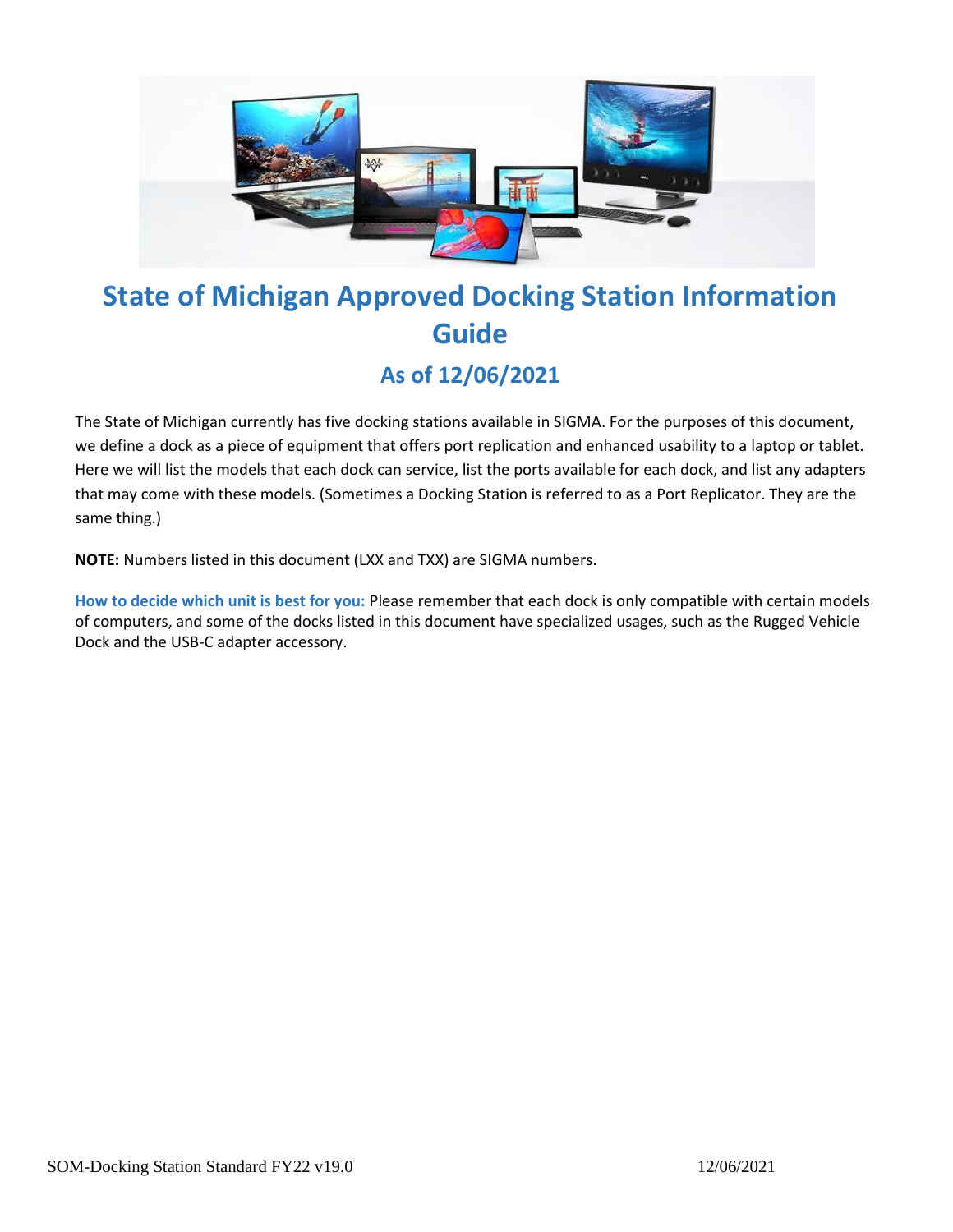#### **Dell WD19S (L190)** - **\$154.00**

\*\*This dock had no headphone jack. This dock is compatible with the following:

- Dell 5490
- Dell 5590
- Dell 7490
- Dell 5290
- Dell 7285
- Dell 5400
- Dell 5500
- Dell 7200 2 in 1
- Dell 5410
- Dell 5420
- Dell 5510
- Dell 5520
- Dell 7220 Rugged
- Dell 7410
- Dell 7420 2 in 1

Connectivity Specs:

- 1x USB-C 3.1 Gen 2
- 1x USB-A 3.1 Gen 1 w/PowerShare
- 2x DisplayPort 1.4
- 1x HDMI 2.0b
- 1x USB-C Multifunction DisplayPort
- 1x Dual USB-A 3.1 Gen 1
- 1x Gigabit Ethernet RJ45



### **Connectivity Options**

Ports & Slots:

1. USB-C 3.1 Gen 2 | 2. USB-A 3.1 Gen 1 with PowerShare | 3. DisplayPort 1.4 (x2) | 4. HDMI 2.0b | 5. USB-C Multifunction DisplayPort | 6. Dual USB-A 3.1 Gen 1 | 7. Gigabit Ethernet RJ45 | 8. Power In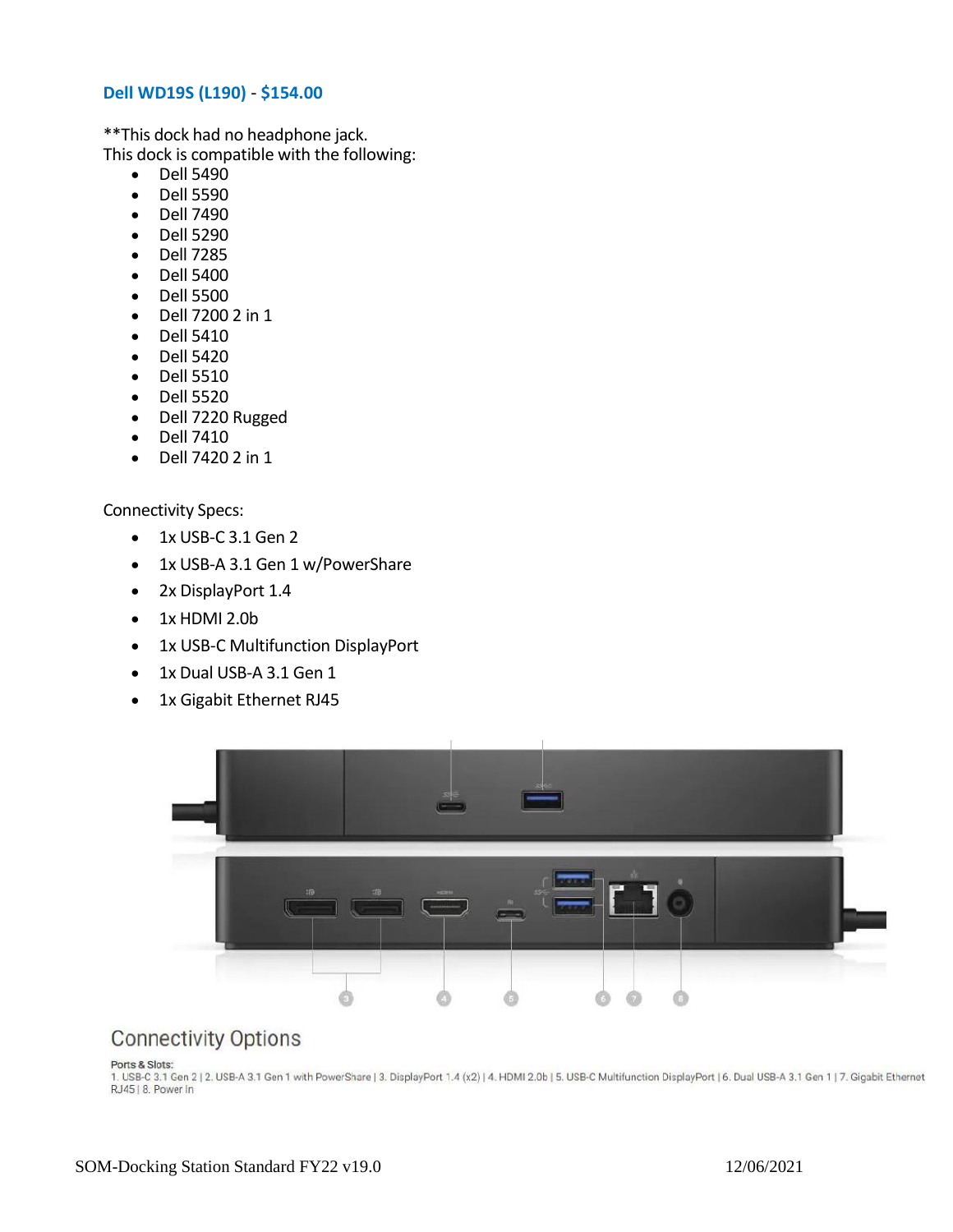#### **Dell WD19DCS Performance Dock 210w (L189)** - **\$219.00**

\*\*This dock had no headphone jack. This dock is compatible with the following:

- Dell Precision 7550
- Dell Precision 7560

Connectivity Specs:

- 1x USB-C 3.1 Gen 2
- 1x USB-A 3.1 Gen 1 w/PowerShare
- 1x DisplayPort 1.4
- 1x HDMI 2.0b
- 1x USB-C Multifunction DisplayPort
- 1x Dual USB-A 3.1 Gen 1
- 1x Gigabit Ethernet RJ45



## Ports & Slots

1. USB-C 3.1 Gen 2 | 2. USB-A 3.1 Gen 1 with PowerShare | 3. DisplayPort 1.4 | 4. HDMI 2.0b | 5. USB-C Multifunction DisplayPort | 6. Dual USB-A 3.1 Gen 1 | 7. Gigabit Ethernet RJ45 | 8. Power In